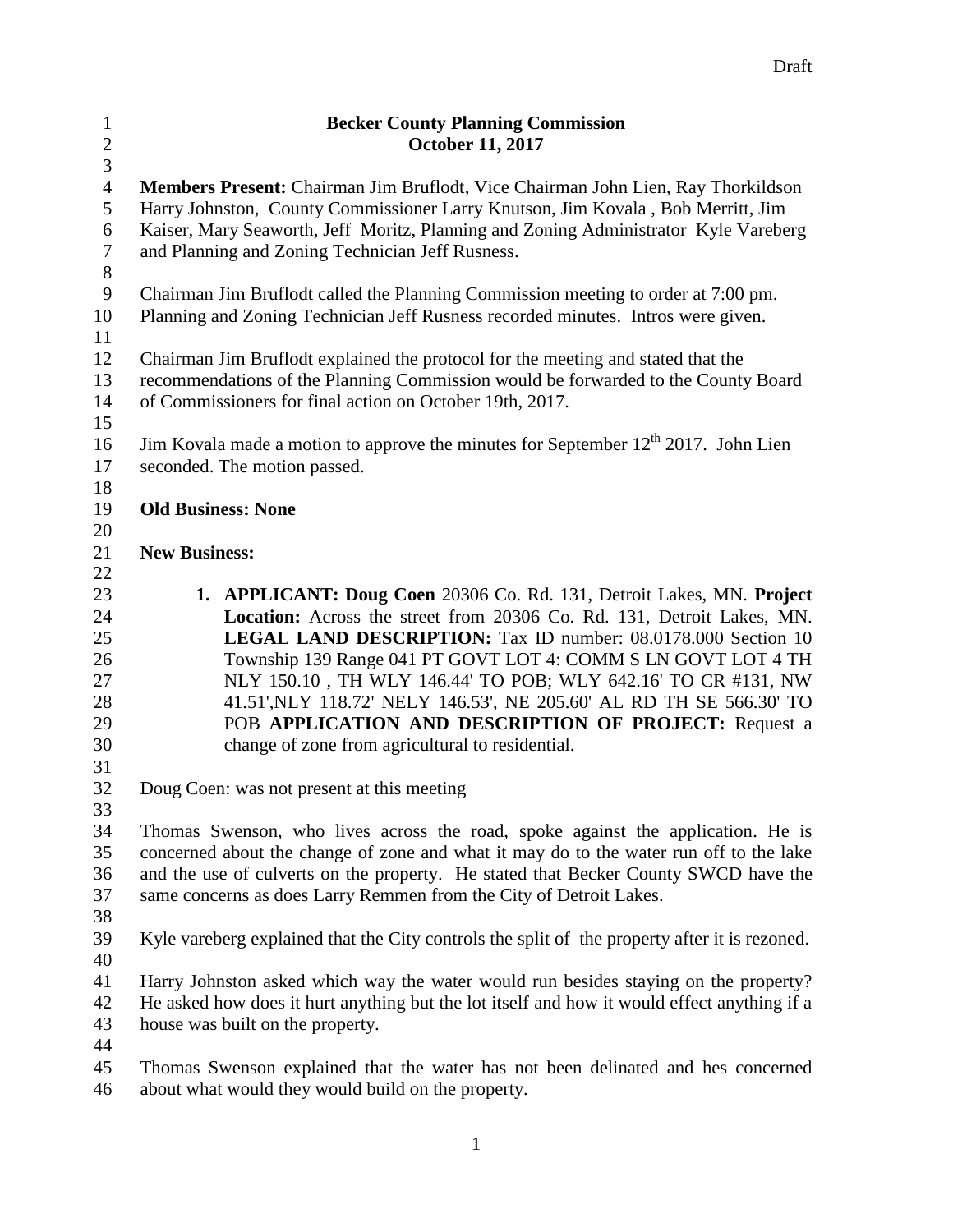| 47 |                                                                                             |
|----|---------------------------------------------------------------------------------------------|
| 48 |                                                                                             |
| 49 | Bob Merritt asked the reason for the zone change.                                           |
| 50 |                                                                                             |
| 51 | Kyle Vareberg stated that Applicant may sell a portion of the property.                     |
| 52 |                                                                                             |
| 53 | Jim Kaiser asked if there was any restrictions with the change of zone.                     |
|    |                                                                                             |
| 54 |                                                                                             |
| 55 | Thomas Swenson replied that the City of Detroit Lakes does not allow machine sheds          |
| 56 | to be constructed on residential lots.                                                      |
| 57 |                                                                                             |
| 58 | Jim Bruflodt asked why the variance was denied in 2003                                      |
| 59 |                                                                                             |
| 60 | Bob Merritt asked if he was going to build on the lot or add it to another lot.             |
| 61 |                                                                                             |
| 62 | Larry Knutson said that they should be talking about what is at hand.                       |
| 63 |                                                                                             |
| 64 | Kyle vareberg read a letter apposing the change of zone.                                    |
| 65 |                                                                                             |
|    |                                                                                             |
| 66 | Dear Planning commission,                                                                   |
| 67 | We have lived on Floyd Lake Point for 60 years. The proposed site is right across from      |
| 68 | the entrance to Floyd lake Point Road from County 131. It is a natural wetland and no       |
| 69 | residential development should take place. Every time we have a heavy rain the entire       |
| 70 | meadow floods and in the spring is wet for weeks and weeks. Mallards and Killdeer           |
| 71 | nest there. Mr. Coen brought in and leveled some fill a few years ago but that only made    |
| 72 | the flooding worse, displacing the water onto the roadway and onto other people's           |
| 73 | property. Adding additional fill or buildings will make things worse. It is a swamp         |
| 74 | every spring and after every heavy rain. It is not appropriate for residential development. |
| 75 | sincerely,                                                                                  |
| 76 |                                                                                             |
| 77 |                                                                                             |
|    |                                                                                             |
| 78 | James Murphy and Margaret L Nei-Murphy                                                      |
| 79 | 26004 Floyd Lake Point Road                                                                 |
| 80 | 701 200 6073                                                                                |
| 81 |                                                                                             |
| 82 | John Lien was concerned about what Becker County Soil And Water said In terms of the        |
| 83 | lack of deliniation of the property                                                         |
| 84 |                                                                                             |
| 85 | Bob Merritt asked what the advantage of the change of zone would be.                        |
| 86 |                                                                                             |
| 87 | Mary Seaworth explained that he would probably split the lots.                              |
| 88 |                                                                                             |
|    |                                                                                             |
| 89 | Jim Kiaser explained that the lots can be smaller if zoned residential.                     |
| 90 |                                                                                             |
| 91 | Harry Johnston explained that it does not mean you can build on the lots.                   |
| 92 |                                                                                             |
|    |                                                                                             |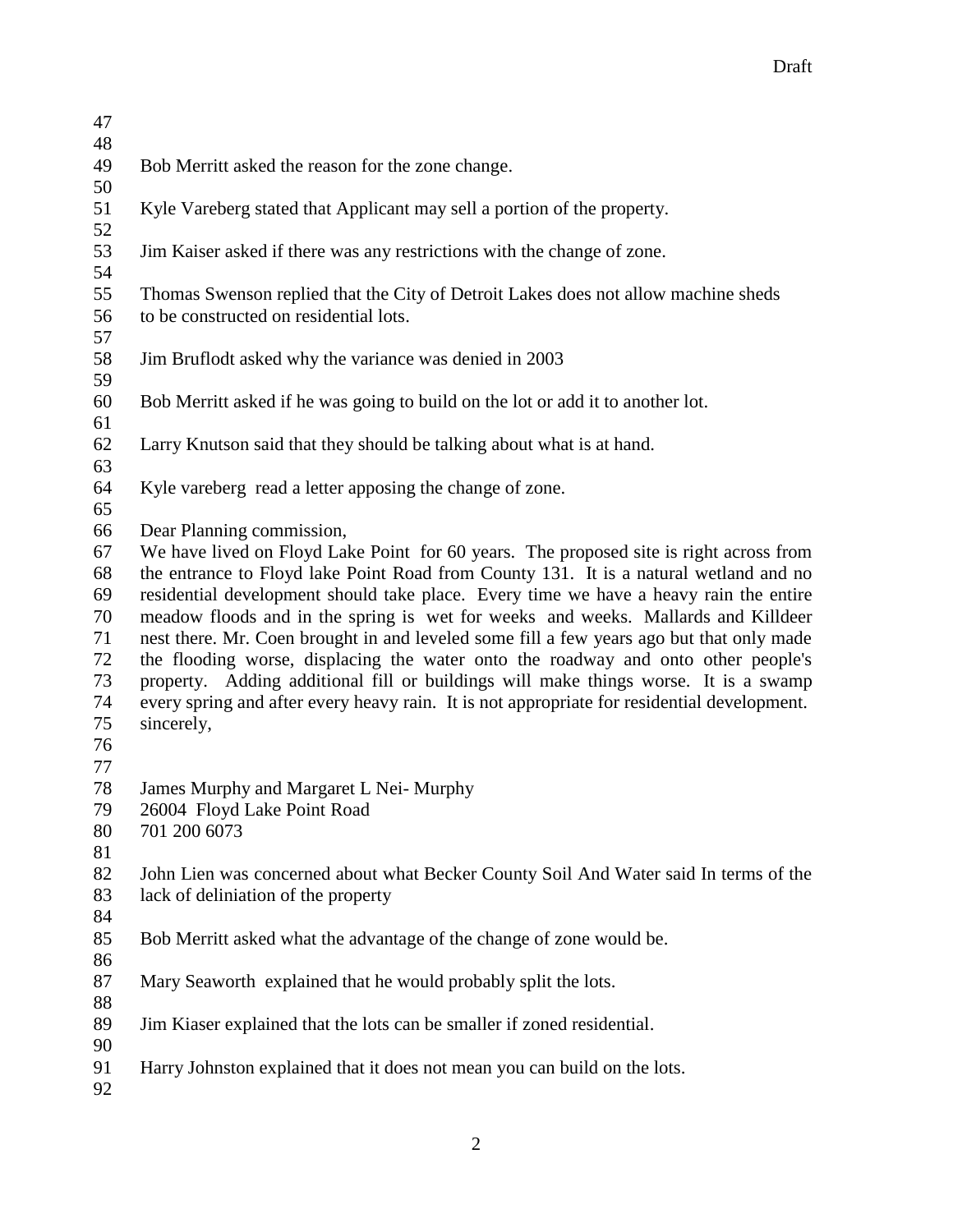| 93<br>94                        | Bob Merritt asked if the parcel is surrouned by residential property.                                                                                                                             |
|---------------------------------|---------------------------------------------------------------------------------------------------------------------------------------------------------------------------------------------------|
| 95<br>96<br>97                  | Jim Bruflodt explained that it is surounded by mostly residential and some agricultural<br>zoned property.                                                                                        |
| 98<br>99<br>100                 | Larry Knutson mentioned that in a two mile radius of the City, it should be zoned<br>residential.                                                                                                 |
| 101<br>102                      | Jim Kiaser explained why the City has smaller lot requirements                                                                                                                                    |
| 103<br>104<br>105               | Jim Kovala stated that if it is a swamp they should table it and go look at the property<br>again.                                                                                                |
| 106<br>107<br>108               | Bob Merritt questioning if there is a buildable lot and how much water is running into the<br>lake.                                                                                               |
| 109<br>110<br>111               | Jim Bruflodt concerned about the applicant not showing up for the meeting and the<br>application being short and no explanations for the change of zone.                                          |
| 112<br>113<br>114<br>115        | Ray Thorkildson made a motion to table application due to the lack of information.<br>Jim Kovala seconded. Jim Kaiser opposed. Motion carried.                                                    |
| 116<br>117<br>118               | Informational Meeting: The next informational meeting is scheduled for Wednesday,<br>november 8 <sup>th</sup> 7th, 2016 at 8:00 am in the Third Floor Meeting Room of the Original<br>Courthouse. |
| 119<br>120<br>121<br>122<br>123 | Since there was no further business to come before the Board. Jim Kovala made a<br>motion to adjourn. Ray Thorkildson seconded. Motion carried. The meeting adjourned.                            |
| 124<br>125                      |                                                                                                                                                                                                   |
| 126<br>127                      | Jim Bruflodt, Chairman<br>John Lien, Vice Chairman                                                                                                                                                |
| 128<br>129<br>130               | ATTEST<br>Kyle Vareberg, Planning and Zoning Administrator                                                                                                                                        |
| 131<br>132                      |                                                                                                                                                                                                   |
| 133<br>134                      |                                                                                                                                                                                                   |
| 135<br>136                      |                                                                                                                                                                                                   |
| 137                             |                                                                                                                                                                                                   |
| 138                             |                                                                                                                                                                                                   |